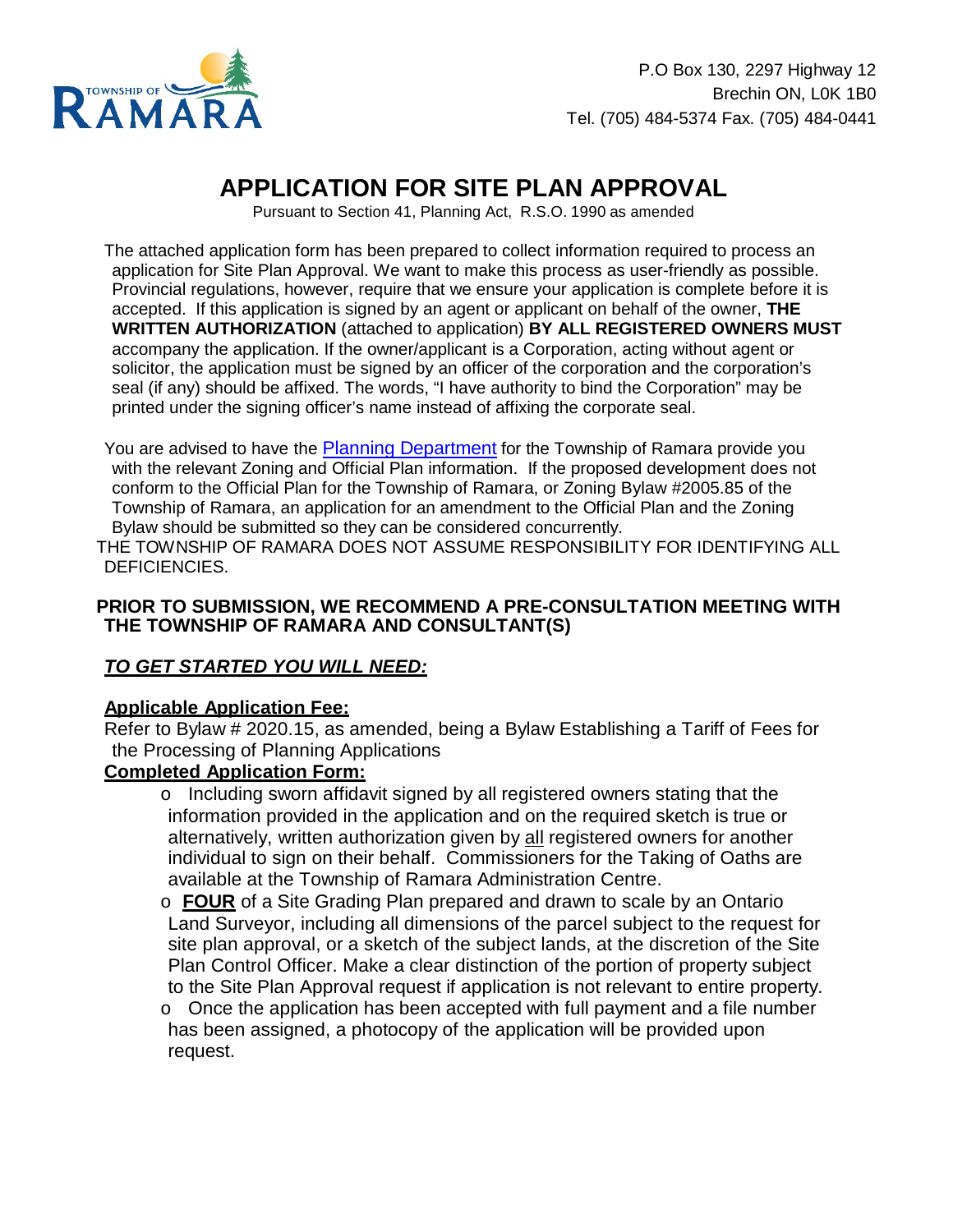### **DRAWING(S) AND DETAILS**

The following information must be shown on site plans for review by Staff and Consultants:

- 1. Key plan and boundary information and identifying drawing scale(s)
- 2. Proposed location, height, dimensions and uses of all buildings and structures including conceptual design and general type of building materials and the use of all remaining lands on the site
- 3. Facilities to provide access to and from the land such as access ramps and curbing and traffic direction signs or lights
- 4. Off-street vehicular loading and parking facilities, either covered or uncovered, access driveways, including driveways for emergency vehicles, and the surfacing of such areas and driveways
- 5. Walkways, including the surfacing thereof, and all other means of pedestrian access
- 6. Facilities for the lighting, including flood-lighting, of the land or of any buildings or structures thereon
- 7. Walls, fences, hedges, trees, shrubs or other groundcover or facilities for the landscaping of the lands or the protection of the adjoining lands. (see landscape plan requirements in Township of Ramara Design Standards)
- 8. Vaults, central storage and collection areas and other facilities and enclosures for the storage of garbage and other waste
- 9. Grading or alteration in elevation or contour of land and provision for the disposal of storm, surface and waste water from the land and from any buildings or structures thereon (as per Township of Ramara Design Standards)
- 10.Road widening and/or easements required by the Municipality
- 11.A Zoning information chart providing information as to how requirements of the Zoning Bylaw are to be satisfied (eg. parking, building floor area, parking area, landscaped area, number of units, etc.)

#### **PLEASE BE ADVISED THAT SITE PLAN REVIEW IS SUBJECT TO APPROVAL OF THE TOWNSHIP'S ENGINEERING CONSULTANTS, WITH THE FOLLOWING INFORMATION REQUIRED AT THE TIME OF SITE PLAN APPROVAL SUBMISSION:**

- 1. Stormwater Management facilities, such as catchbasins, storm sewers, roof top detention, parking lot detention, or surface basins. On some sites, a detailed Stormwater Management Report must also be submitted
- 2. Where a private well is proposed as the water supply, a detailed Hydrogeological report indicating that sufficient groundwater is available to service the development
- 3. Sanitary sewers and service connections, including existing services on abutting streets (if applicable).
- 4. Information on sanitary and storm sewers must include invert elevations, slopes, materials and strength of pipes (if applicable).
- 5. Watermains, service connections and hydrants, including existing services on abutting streets (if applicable).
- 6. Existing and proposed elevations including elevations on adjacent lands and abutting streets.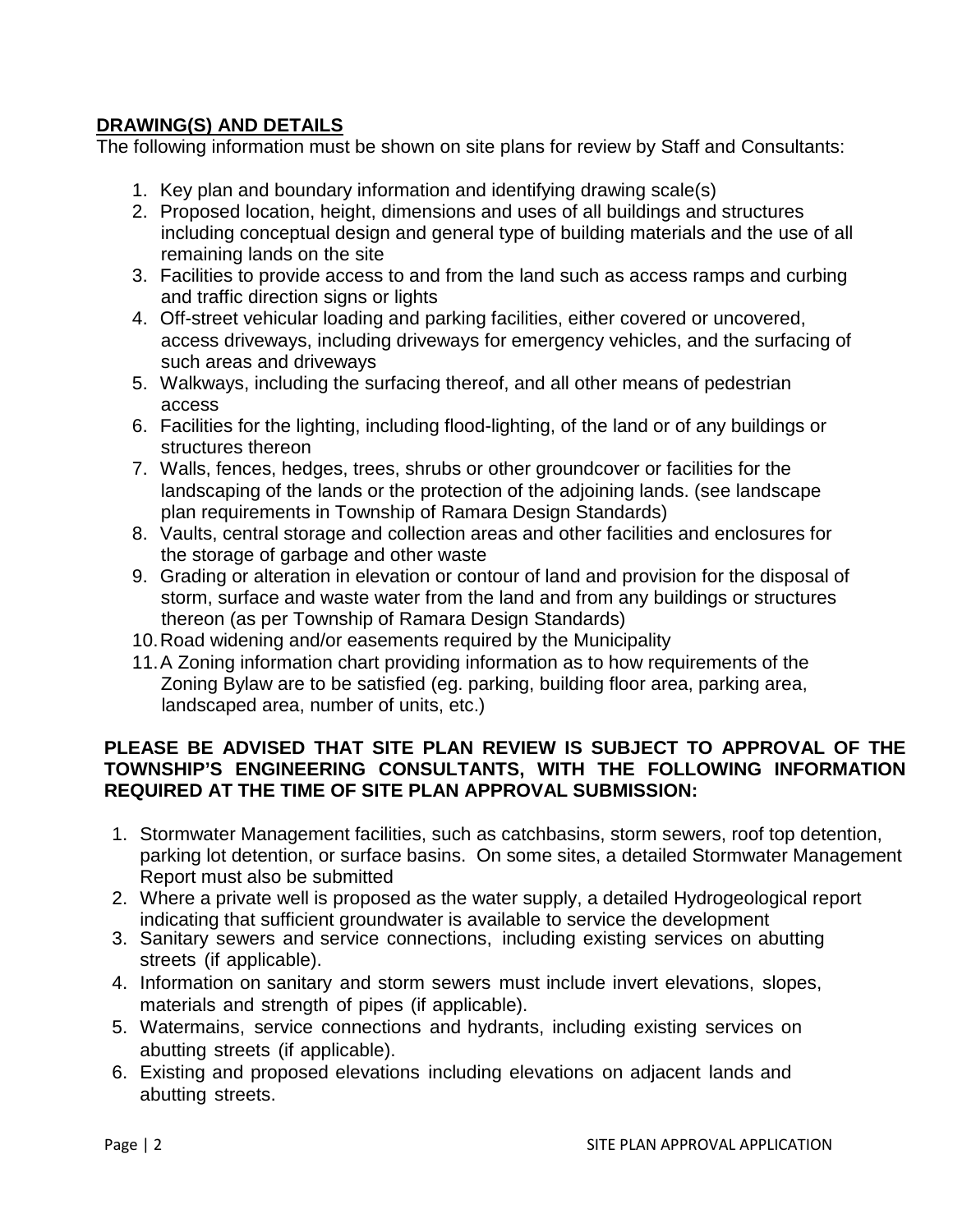- 7. If the project abuts a Provincial Highway, the applicant shall contact the Ministry of Transportation to determine whether any additional setbacks, road widening or permits, etc. will be necessary, and the Township shall be informed that any such requirements have been satisfied.
- 8. If the project abuts a County Road, the applicant shall contact the County Roads Engineer to determine whether any additional setbacks, road widening or permits, etc. will be necessary and the Township shall be informed that any such requirements have been satisfied.
- 9. If development is intended to be serviced by inground private sewage system disposal system, the applicant shall contact the Township's Building Department to determine its requirements for the design and approval of the sewage system.

Once the application has been received by the municipality and deemed a complete application, it will be circulated to the appropriate departments and agencies for comment. All comments, concerns and submissions received, will be considered and the Township's Planning Staff and Consultant's will work with the applicants in an attempt to resolve any issues. Once all issues have been satisfied, a further recommendation will be submitted to Council, to be considered for approval. During the approval process by Council, it may be directed that a Site Plan Agreement be required between the land owner and the municipality, including all necessary deposits and fees as indicated in the agreement. If no agreement is required, the Planning Department will advise of the final approval.

If you require any further information or assistance, please contact:

Deb McCabe, CPT, ACST P: (705) 484-5374, ext.243 Planning Supervisor/Zoning Administrator Secretary Treasurer, Committee of Adjustment E: [dmccabe@ramara.ca](mailto:dmccabe@ramara.ca)  Jennifer Stong, BA P: (705)-484-5374, ext. 251 Planning Technician/Assistant Secretary Treasurer,

Committee of Adjustment 2297 Highway 12 PO Box 130 Brechin, Ontario L0K 1B0 F: 705-484-0441

E: [jstong@ramara.ca](mailto:jstong@ramara.ca)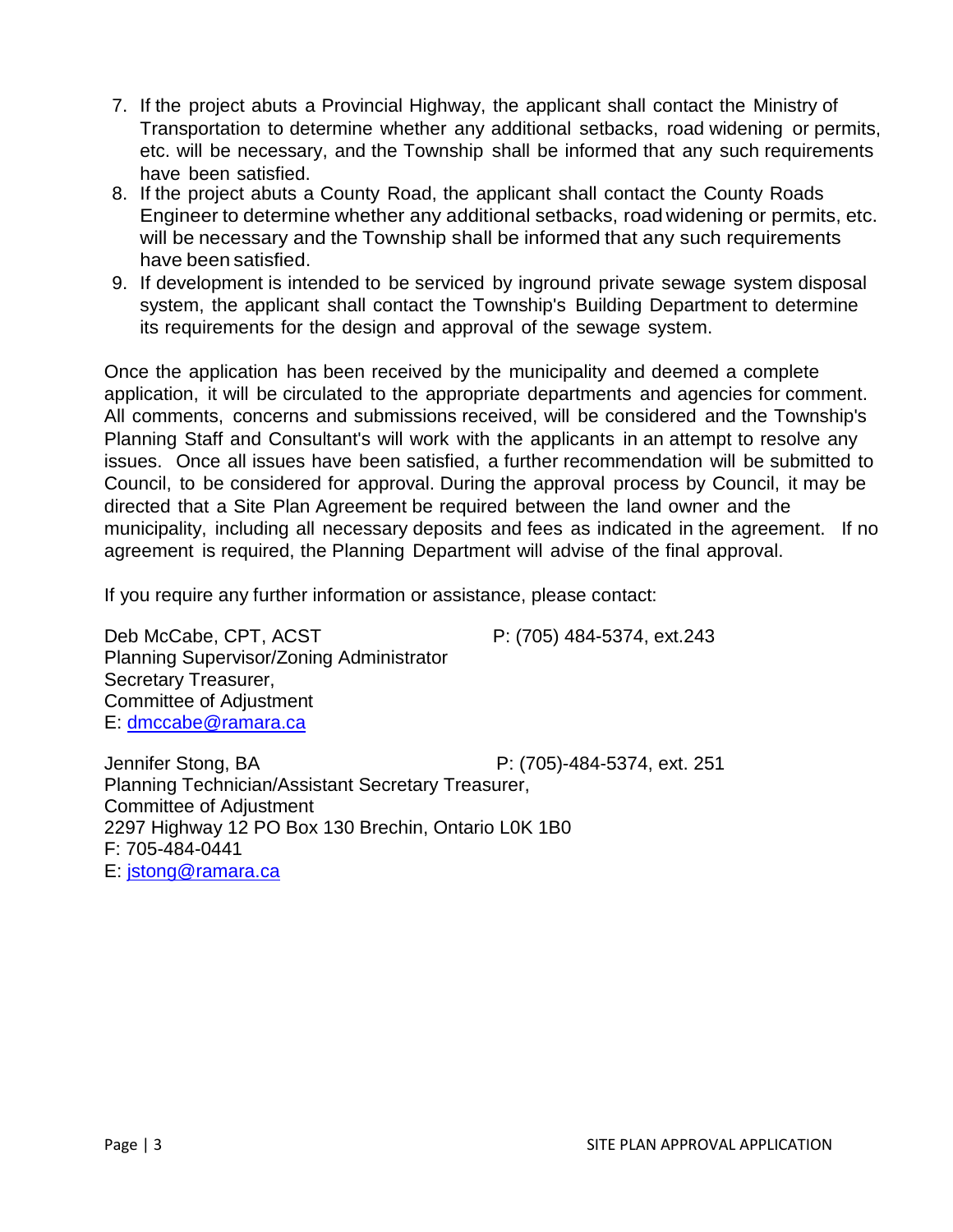

**DATE RECEIVED: ROLL NUMBE R:** 

**FILE NUMBER:** 

**RECEIPT: RECEIPT:** *RECEIPT:* 

# *APPLICATION FOR SITE PLAN APPROVAL*

*Pursuant to Section 41, Planning Act, R.S.O. 1990 as amended*

### **1. OWNER AND APPLICANT/AGENT INFORMATION**

### **Please check beside person to whom correspondence is to be sent**

*An owner's authorization is required in Section 12, if the applicant/agent is not the owner*

| 1.1 |                                             |                   |  |
|-----|---------------------------------------------|-------------------|--|
|     |                                             | Postal:           |  |
|     | Phone Number: $(\_\_\_\_)$ Cell: $(\_\_\_)$ |                   |  |
|     |                                             |                   |  |
|     |                                             |                   |  |
|     |                                             | Postal: _________ |  |
|     | Phone Number: $(\_)$ Cell: $(\_)$           |                   |  |
|     |                                             |                   |  |

## **2. PURPOSE OF APPLICATION**

## **Type and Purpose of proposed transaction:**

Please explain what you propose to do on the land/premises which makes this application necessary. (If additional space is required, please attach a separate sheet)

## **3. LOCATION OF SUBJECT LAND**

**3.1** Municipal Address:

Page | 4 APPLICATION FOR SITE PLAN APPROVAL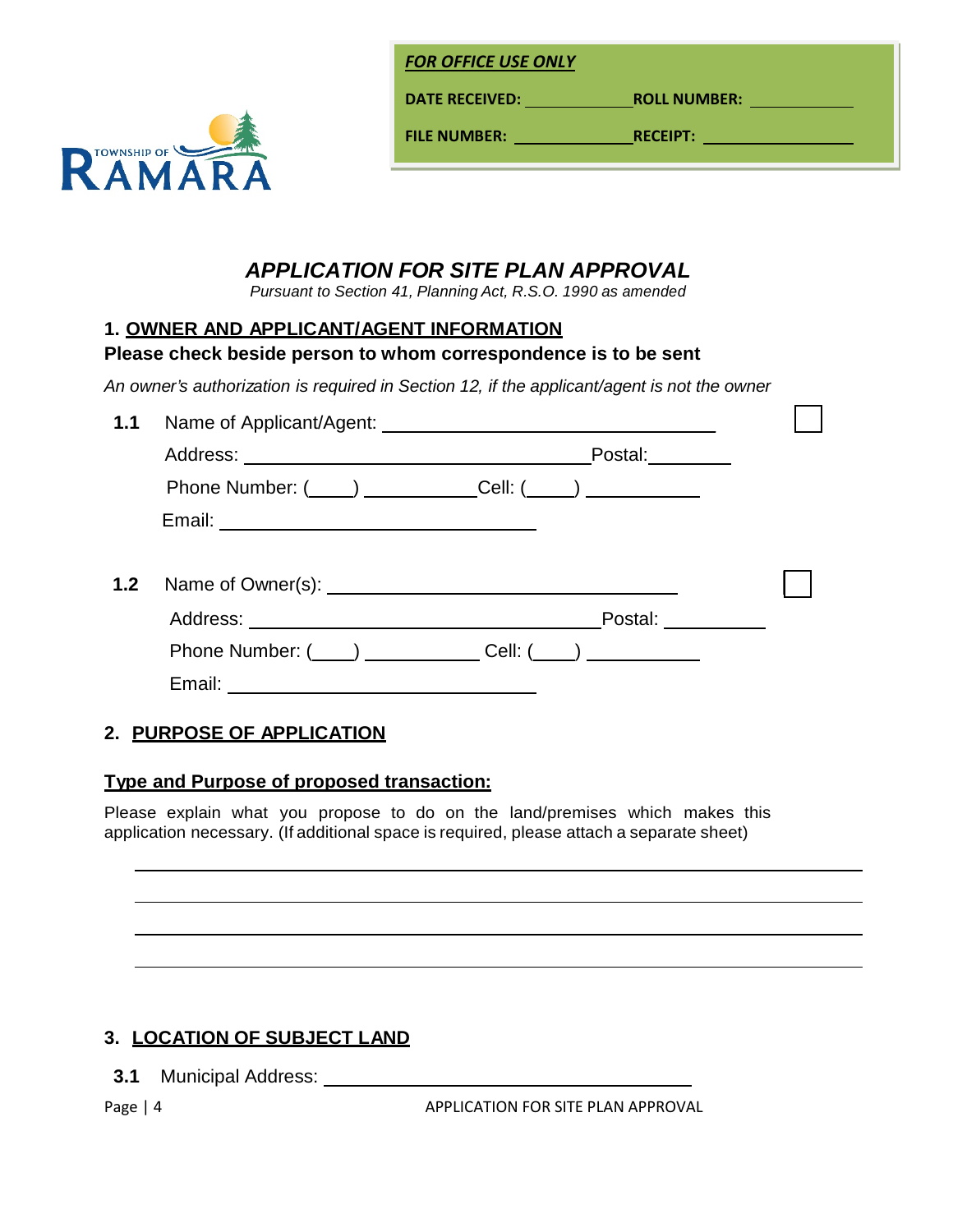Legal Description: <u>contract the contract of the contract of the contract of the contract of the contract of the contract of the contract of the contract of the contract of the contract of the contract of the contract of t</u>

**3.2** Are there any easements or restrictive covenants affecting the subject lands?

Yes\_\_\_\_\_No\_\_\_\_\_\_

If yes, describe the easement or restrictive covenant and its effect:

**3.3** Is this property subject to the Clean Water Act? Yes \_\_\_\_ No\_\_\_\_\_

### **4. PROPERTY, ACCESS AND SERVICING INFORMATION**

### **4.1 Description of Land subject to the SITE PLAN APPROVAL APPLICATION**

| Frontage (m)                          |  |  |
|---------------------------------------|--|--|
| Width $(m)$                           |  |  |
| Depth $(m)$                           |  |  |
| Area (m <sup>2</sup> /hectares)       |  |  |
| <b>Existing Use</b>                   |  |  |
| <b>Proposed Use</b>                   |  |  |
| Number and type of                    |  |  |
| Buildings/Structures existing on land |  |  |
| Number and type of                    |  |  |
| Buildings/Structures proposed on land |  |  |

- **4.2** Does the amendment cover the "entire" property? Yes No
- 

### **4.3 If NO -** Dimensions of portion of property subject to amendment

| Frontage (m)                          |  |  |
|---------------------------------------|--|--|
| Width (m)                             |  |  |
| Depth $(m)$                           |  |  |
| Area (m <sup>2</sup> /hectares)       |  |  |
| Number and type of                    |  |  |
| Buildings/Structures existing on land |  |  |
|                                       |  |  |
| Buildings/Structures proposed on land |  |  |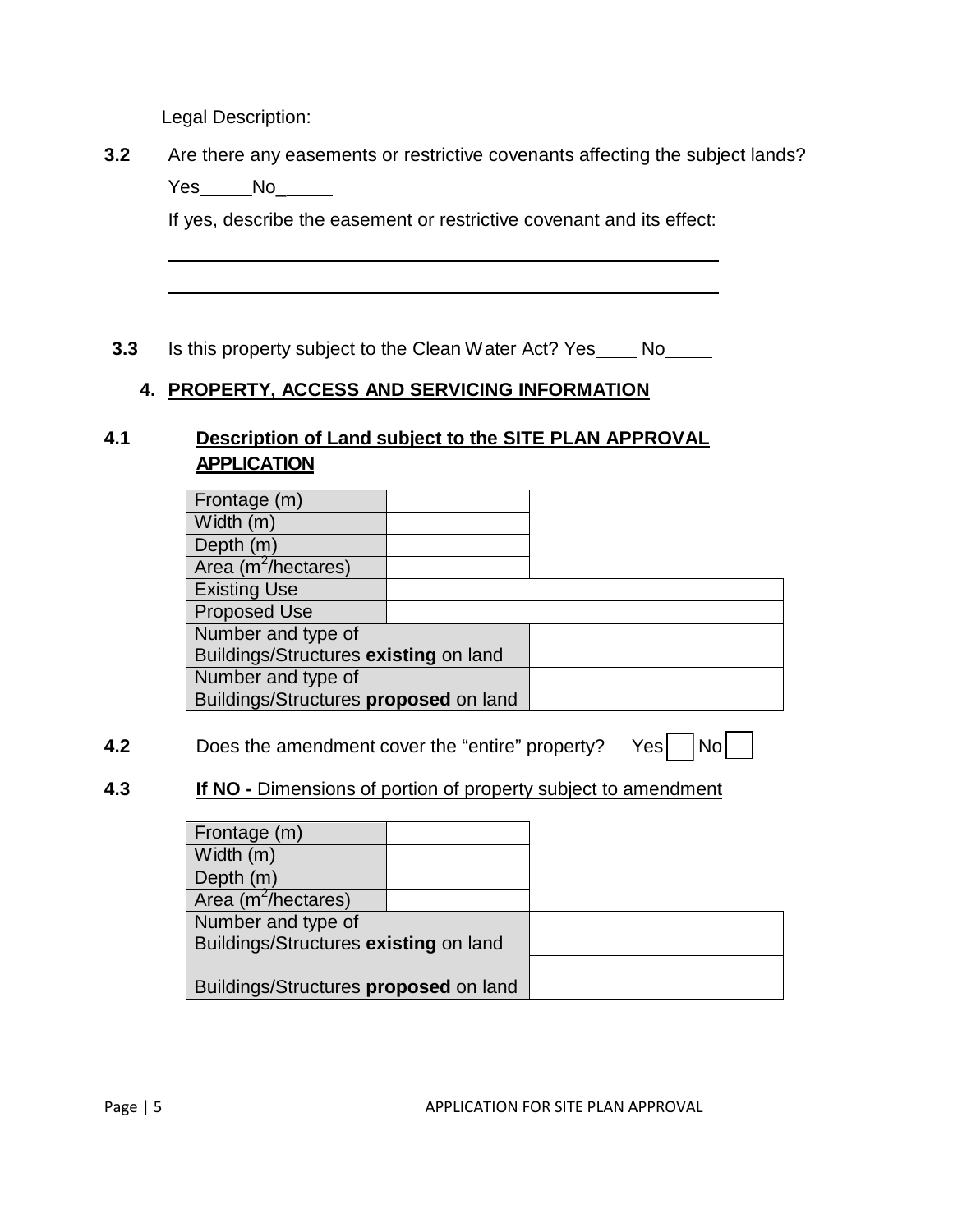## **4.4 Existing or Proposed Access to Subject Property**

| <b>Provincial Highway</b> | County Road    |
|---------------------------|----------------|
| Municipal Road            | Private Road*  |
| Private Right-of-way*     | Water Access** |

# **Road Name:**

**\*If access to the subject land is by private road/right-of-way, please indicate who owns the land/road, who is responsible for maintenance and whether it is maintained seasonally or year-round.**

### **\*\*If Access to Land by Water Only:**

| Parking/Docking         |  |
|-------------------------|--|
| Facilities to be used   |  |
| Approximate Distance    |  |
| of facilities from land |  |
| Nearest public road     |  |
|                         |  |

#### **4.5 SERVICING**

#### **Water Supply** *(Check Applicable)*

| <b>Water Supply</b>           | Proposed | Existing |
|-------------------------------|----------|----------|
| Individual or Communal well   |          |          |
| Privately owned and operated  |          |          |
| <b>Municipal Water</b>        |          |          |
| Lake (or other body of water) |          |          |
| Other:                        |          |          |

#### **Sewage Disposal** *(Check Applicable)*

| Sewage Disposal                     | Proposed   Existing |  |  |
|-------------------------------------|---------------------|--|--|
| Septic System (private or communal) |                     |  |  |
| <b>Municipal Sewers</b>             |                     |  |  |
| Other:                              |                     |  |  |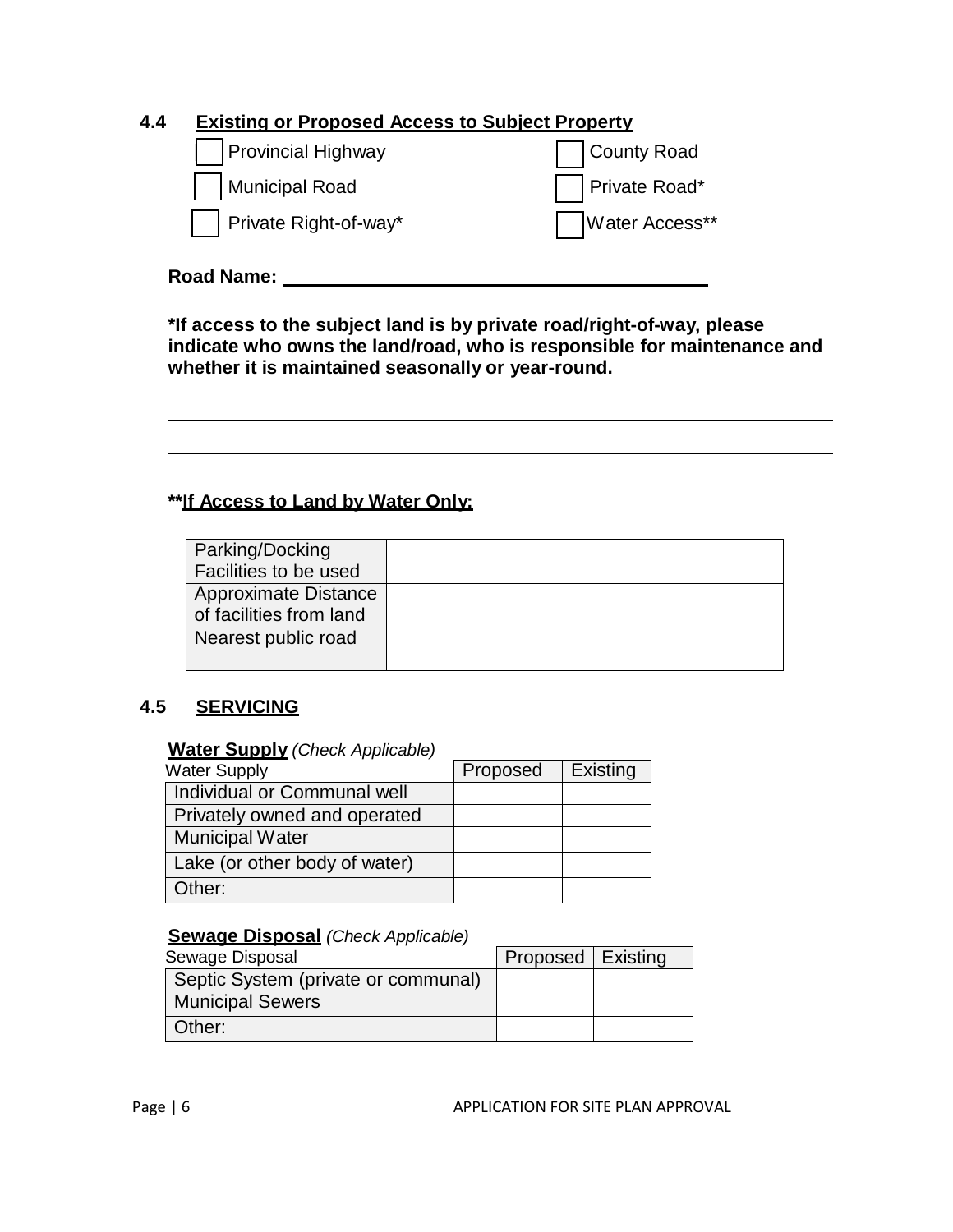| <b>Storm Drainage provided (Check Applicable)</b> |                     |  |  |  |  |  |
|---------------------------------------------------|---------------------|--|--|--|--|--|
| <b>Storm Drainage</b>                             | Proposed   Existing |  |  |  |  |  |
| <b>Sewers</b>                                     |                     |  |  |  |  |  |
| <b>Ditches</b>                                    |                     |  |  |  |  |  |
| <b>Swales</b>                                     |                     |  |  |  |  |  |
| Other:                                            |                     |  |  |  |  |  |

# **5. LAND USE**

- **5.1** What is the existing County of Simcoe Official Plan designation?
- **5.2** What is the existing Township of Ramara Official Plan designation?
- **5.3** What is the existing Zoning Bylaw # and Zone Category of the Subject Land?

**Are there any of the following uses or features located on the subject land or within 500 metres of the subject land? (please check appropriate boxes if applicable)**

| <b>Use or Feature</b>                                | On property | Within 500m |
|------------------------------------------------------|-------------|-------------|
| Agricultural operation, including livestock facility |             |             |
| or stockyard                                         |             |             |
| A County of Simcoe landfill                          |             |             |
| A sewage treatment plant or waste stabilization      |             |             |
| plant                                                |             |             |
| A Provincially Significant Wetland (Class 1, 2, or   |             |             |
| 3 wetland) or other environmental feature            |             |             |
| Floodplain                                           |             |             |
| A rehabilitated aggregate operation                  |             |             |
| An active aggregate operation                        |             |             |
| An active railway line                               |             |             |
| Erosion                                              |             |             |

- Is the subject property susceptible to flooding? Yes  $\Box$  No [
	-
- Is there a non-operating aggregate site within 1km? Yes  $\Box$  No  $\Box$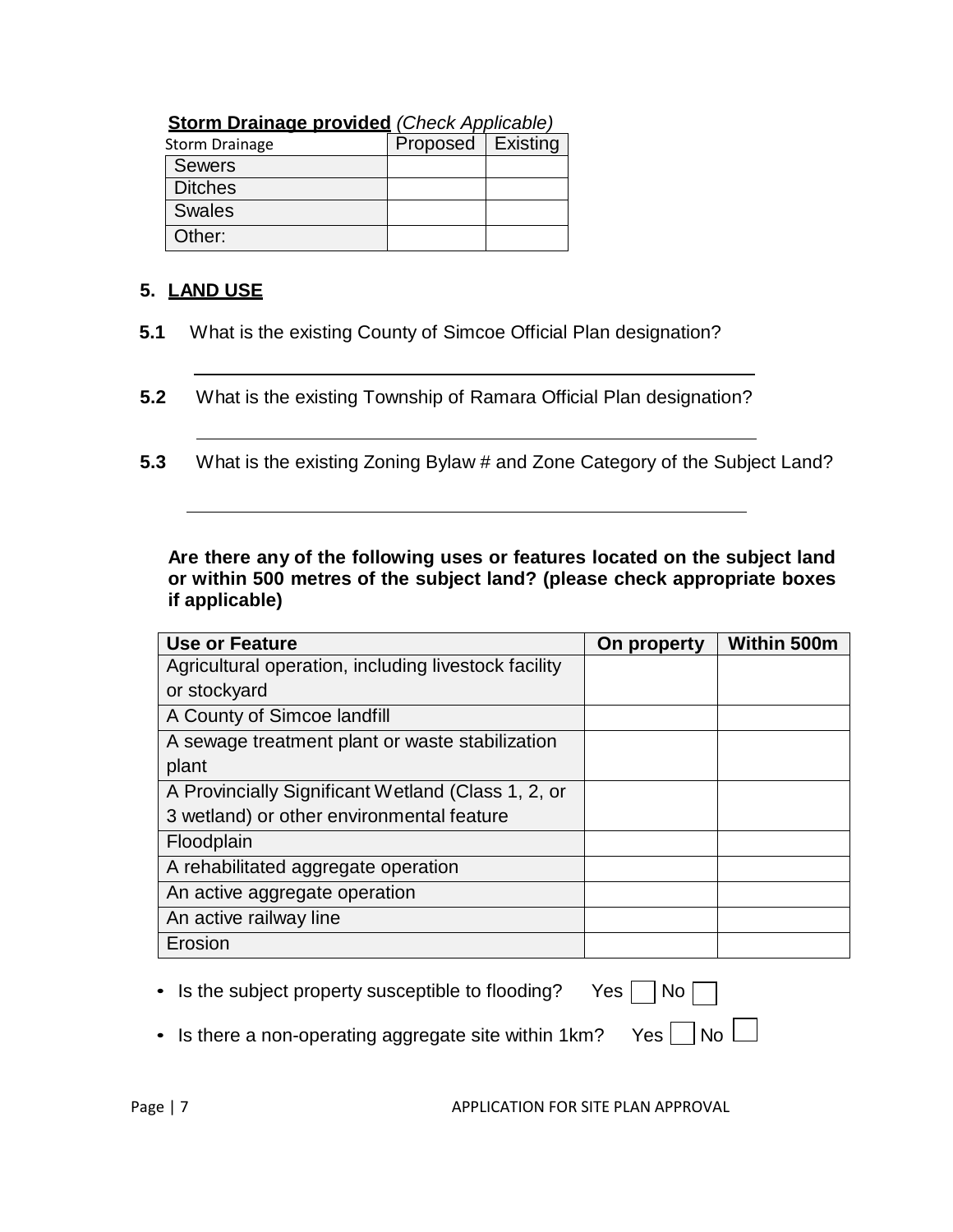#### **5.4 EXISTING BUILDINGS AND STRUCTURES DETAILS:**

(attach a separate page if necessary, basement not to be included) (metres)

| <b>DESCRIPTION</b> | <b>GROUND</b><br><b>FLOOR</b><br>AREA $(m2)$ | <b>TOTAL</b><br><b>FLOOR</b><br>AREA<br>(m <sup>2</sup> ) | <b>NUMBER</b><br><b>OF</b><br><b>STOREYS</b> | <b>WIDTH</b><br>(m) | <b>LENGTH</b><br>(m) | <b>HEIGHT</b><br>(m) |
|--------------------|----------------------------------------------|-----------------------------------------------------------|----------------------------------------------|---------------------|----------------------|----------------------|
| a)                 |                                              |                                                           |                                              |                     |                      |                      |
| b)                 |                                              |                                                           |                                              |                     |                      |                      |
| $\mathsf{c})$      |                                              |                                                           |                                              |                     |                      |                      |
| $\left( d \right)$ |                                              |                                                           |                                              |                     |                      |                      |

#### DESCRIBE PRESENT USE OF EXISTING BUILDINGS:



DIMENSIONS OF ALL BUILDINGS AND STRUCTURES **PROPOSED** TO BE ERECTED AND/OR RETAINED ON THE SUBJECT LANDS: (attach a separate page if necessary, basement not to be included) (metres)

| <b>DESCRIPTION</b> | <b>GROUND</b><br><b>FLOOR</b><br>AREA $(m2)$ | <b>TOTAL</b><br><b>FLOOR</b><br><b>AREA</b><br>(m <sup>2</sup> ) | <b>NUMBER</b><br>OF<br><b>STOREYS</b> | <b>WIDTH</b><br>(m) | <b>LENGTH</b><br>(m) | <b>HEIGHT</b><br>(m) |
|--------------------|----------------------------------------------|------------------------------------------------------------------|---------------------------------------|---------------------|----------------------|----------------------|
| a)                 |                                              |                                                                  |                                       |                     |                      |                      |
| b)                 |                                              |                                                                  |                                       |                     |                      |                      |
| c)                 |                                              |                                                                  |                                       |                     |                      |                      |
| $\left( d \right)$ |                                              |                                                                  |                                       |                     |                      |                      |

Page | 8 APPLICATION FOR SITE PLAN APPROVAL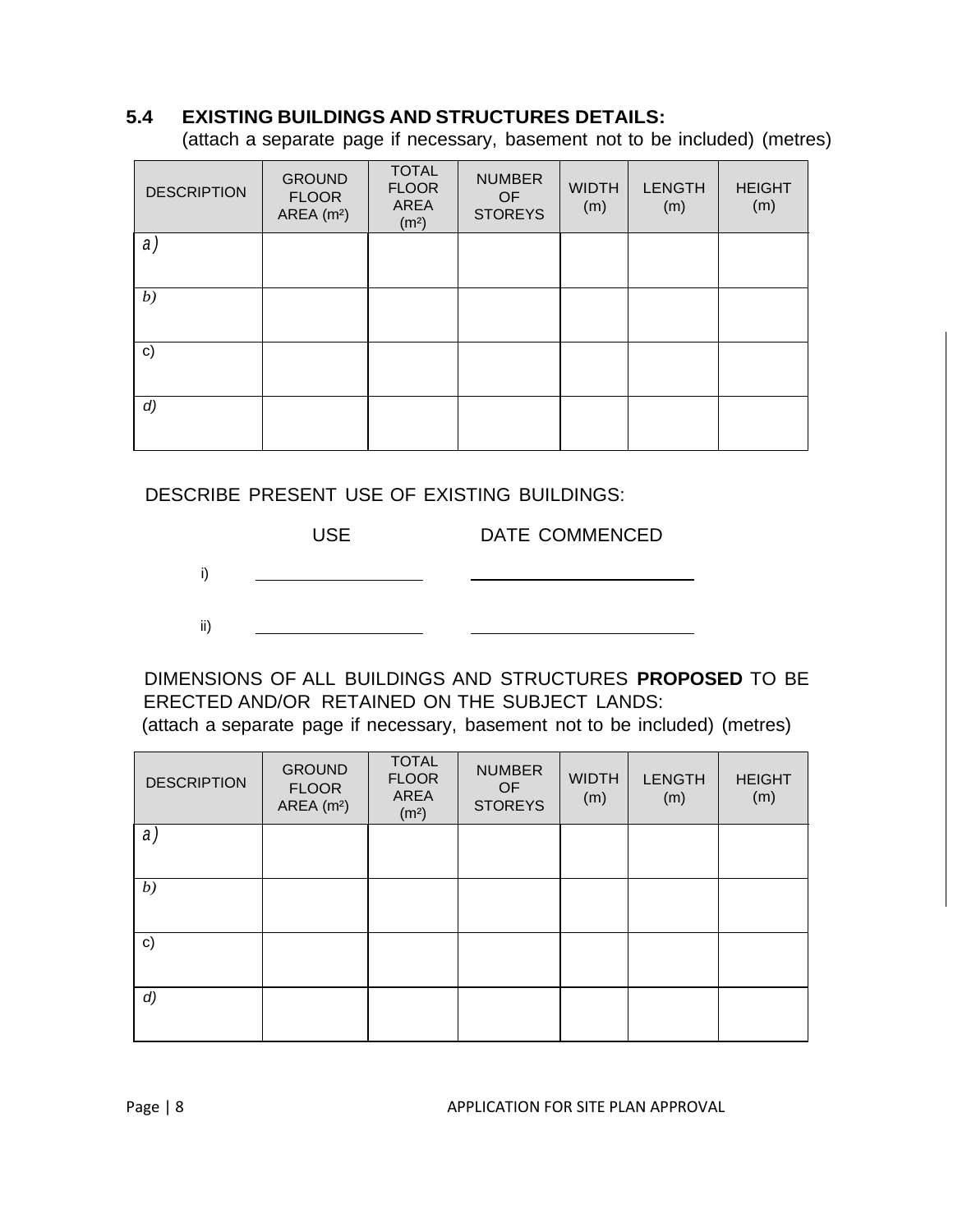Proposed Parking/Loading Spaces:

Number of Parking Spaces: \_\_\_\_\_\_\_\_\_\_\_\_\_\_\_

Number of Loading Spaces:

Surface of Parking Area(s): (gravel/asphalt/other)

## **6. SURROUNDING LAND USE**

DESCRIBE EXISTING LAND USES OF SURROUNDING LANDS:

| <b>NORTH</b> |  |
|--------------|--|
| <b>SOUTH</b> |  |
| <b>EAST</b>  |  |
| <b>WEST</b>  |  |

## **7. STATUS OF OTHER PLANNING APPLICATIONS**

Has this application been made in conjunction with other planning applications?

 $Yes \nightharpoonup No$  (*If NO – Skip to 6.4*)

**7.1** Is the subject property the subject of an application for an Official Plan Amendment or Zoning Bylaw Amendment that has been submitted for approval?



If YES please provide the File Number and Status:

**7.2** Is the subject land the subject of an application for a Minor Variance, Consent or Plan of Subdivision?

If YES please provide the File Number and Status: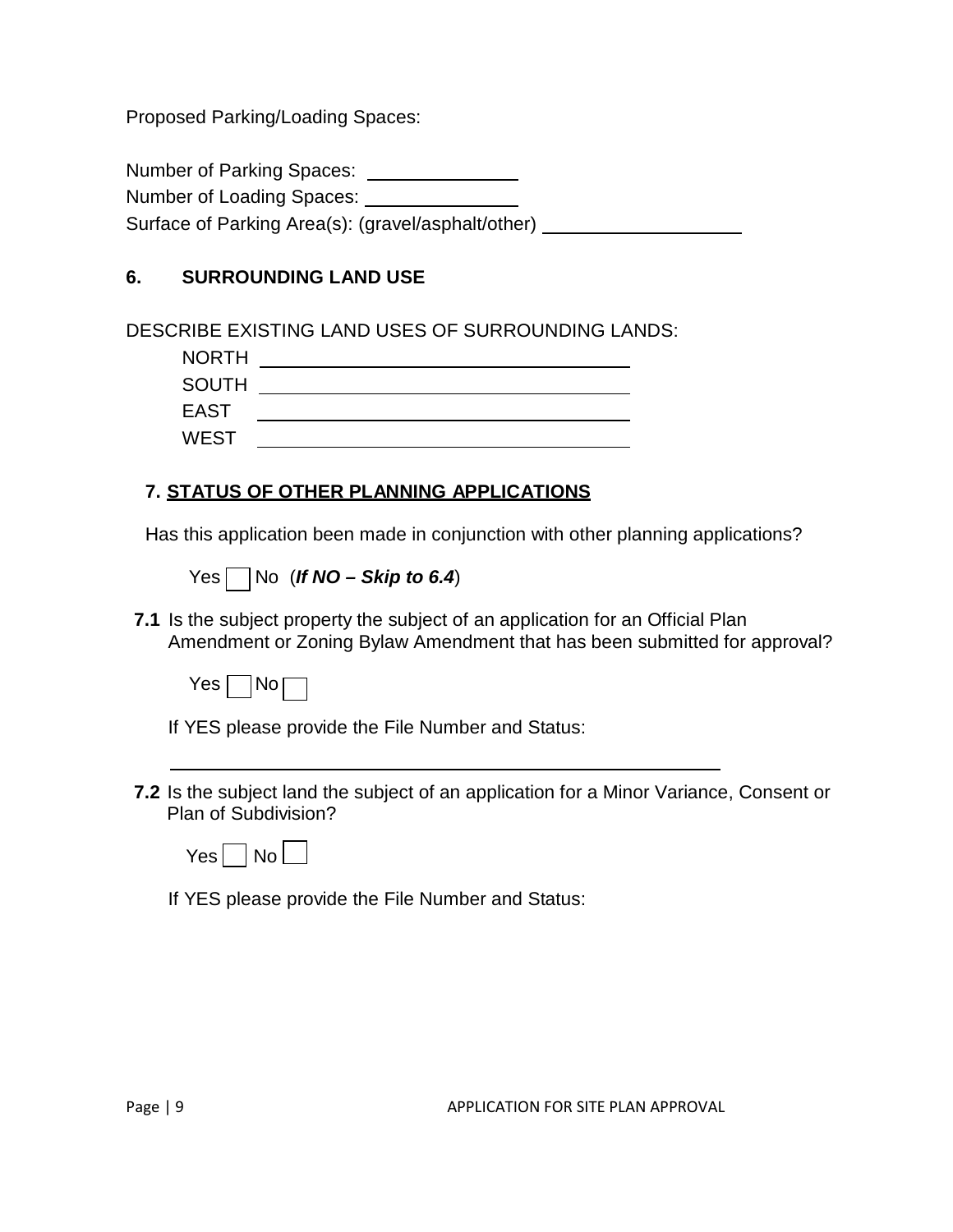#### **8. PROVINCIAL POLICY**

| 8.1 | Is the proposal consistent with the policy statements issued under Subsection |
|-----|-------------------------------------------------------------------------------|
|     | 3(1) of The Planning Act, 1990, R.S.O. as amended?                            |

Yes  $\Box$  No  $\Box$ 

If no, please explain:

**8.2** Is the subject land within an area of land designated under any provincial plan(s)? (i.e./ Lake Simcoe Protection Plan)

| N٥<br>$\sim$<br>г |
|-------------------|
|-------------------|

*If yes, does the application conform to the applicable provincial plan(s)?*

| $\ddot{\phantom{1}}$<br>~ |  |  |
|---------------------------|--|--|
|                           |  |  |

# **FREEDOM OF INFORMATION**

For the purposes of the Freedom of Information and Protection of Privacy Act, I authorize and consent to the use by or the disclosure to any person or public body any information that is collected under the authority of The Planning Act for the purposes of processing this application.

Owner/Applicant/Agent Signature Date

Owner/Applicant/Agent Signature Date

Page | 10 APPLICATION FOR SITE PLAN APPROVAL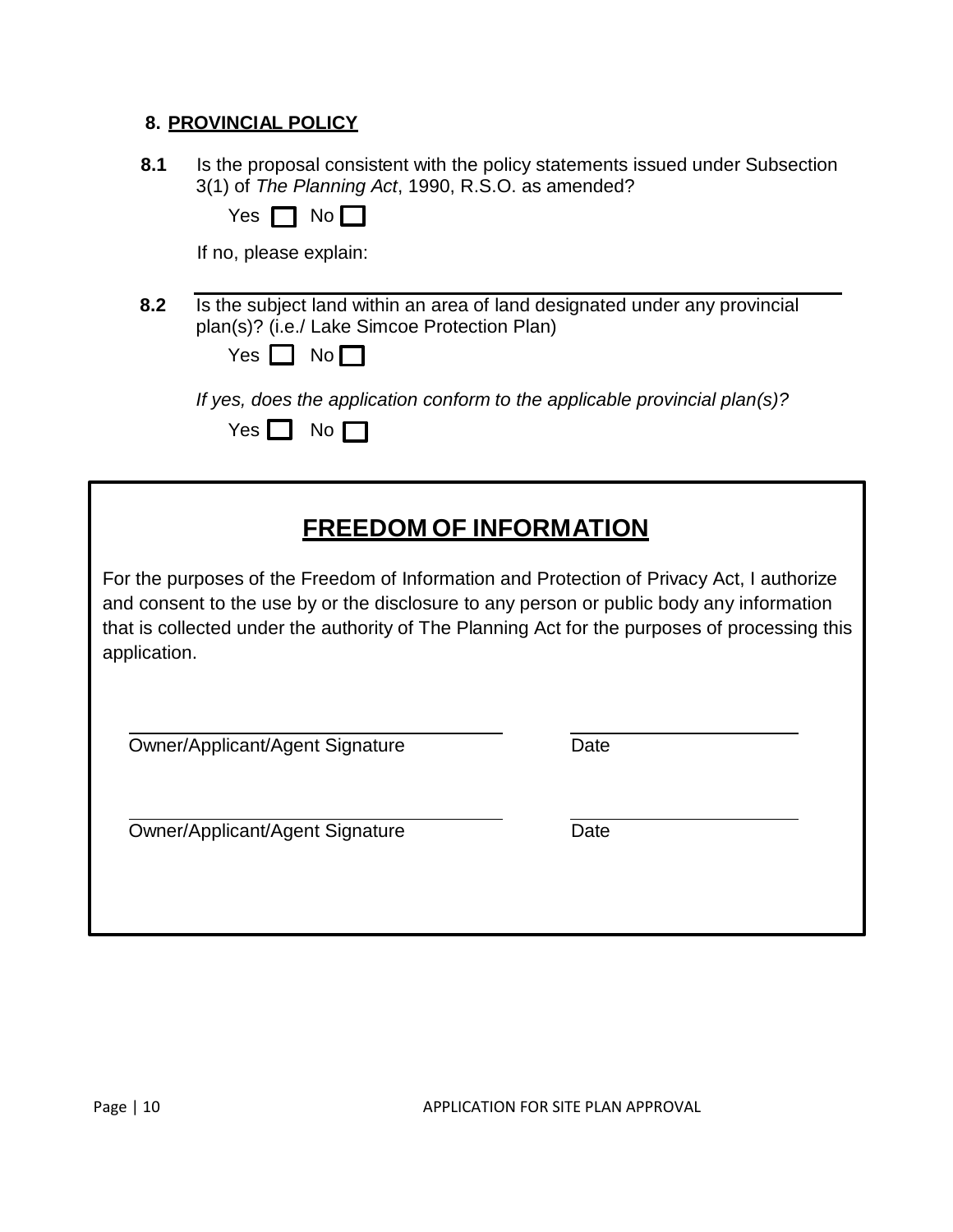# **AUTHORIZATION**

If the applicant is not the owner(s) of the land that is subject to this application, the authorization set our below must be completed by the owner.

|                                        | Site Plan Approval application. I/WE authorize _________________________________    | to make |
|----------------------------------------|-------------------------------------------------------------------------------------|---------|
|                                        | this application on my/our behalf and to provide any of my/our personal information |         |
| for the processing of this application |                                                                                     |         |
|                                        |                                                                                     |         |
| Signature                              | Date                                                                                |         |
| Signature                              | Date                                                                                |         |
|                                        | Information provided in this application will become part of a public record        |         |

## **DECLARATION**

| IWE                  |                                                                                                                                                                                                                                                                                                                    | Ωt |                              |
|----------------------|--------------------------------------------------------------------------------------------------------------------------------------------------------------------------------------------------------------------------------------------------------------------------------------------------------------------|----|------------------------------|
|                      | solemnly declare that:                                                                                                                                                                                                                                                                                             |    |                              |
|                      | All the above statements and the statements contained in all of the exhibits<br>transmitted herewith are true and I make this solemn declaration conscientiously<br>believing it to be true and knowing that it is of the same force and effect as it<br>made under oath and by virtue of the Canada Evidence Act. |    |                              |
|                      | DECLARED BEFORE ME AT                                                                                                                                                                                                                                                                                              |    | TO BE SIGNED IN THE PRESENCE |
| <b>THE</b><br>IN THE |                                                                                                                                                                                                                                                                                                                    |    | OF A COMMISSIONER FOR        |
| <b>THIS</b>          | DAY OF<br>20                                                                                                                                                                                                                                                                                                       |    | <b>TAKING AFFIDAVITS</b>     |
|                      |                                                                                                                                                                                                                                                                                                                    |    | OWNER/APPLICANT/AGENT        |

## COMMISSIONER OWNER/APPLICANT/AGENT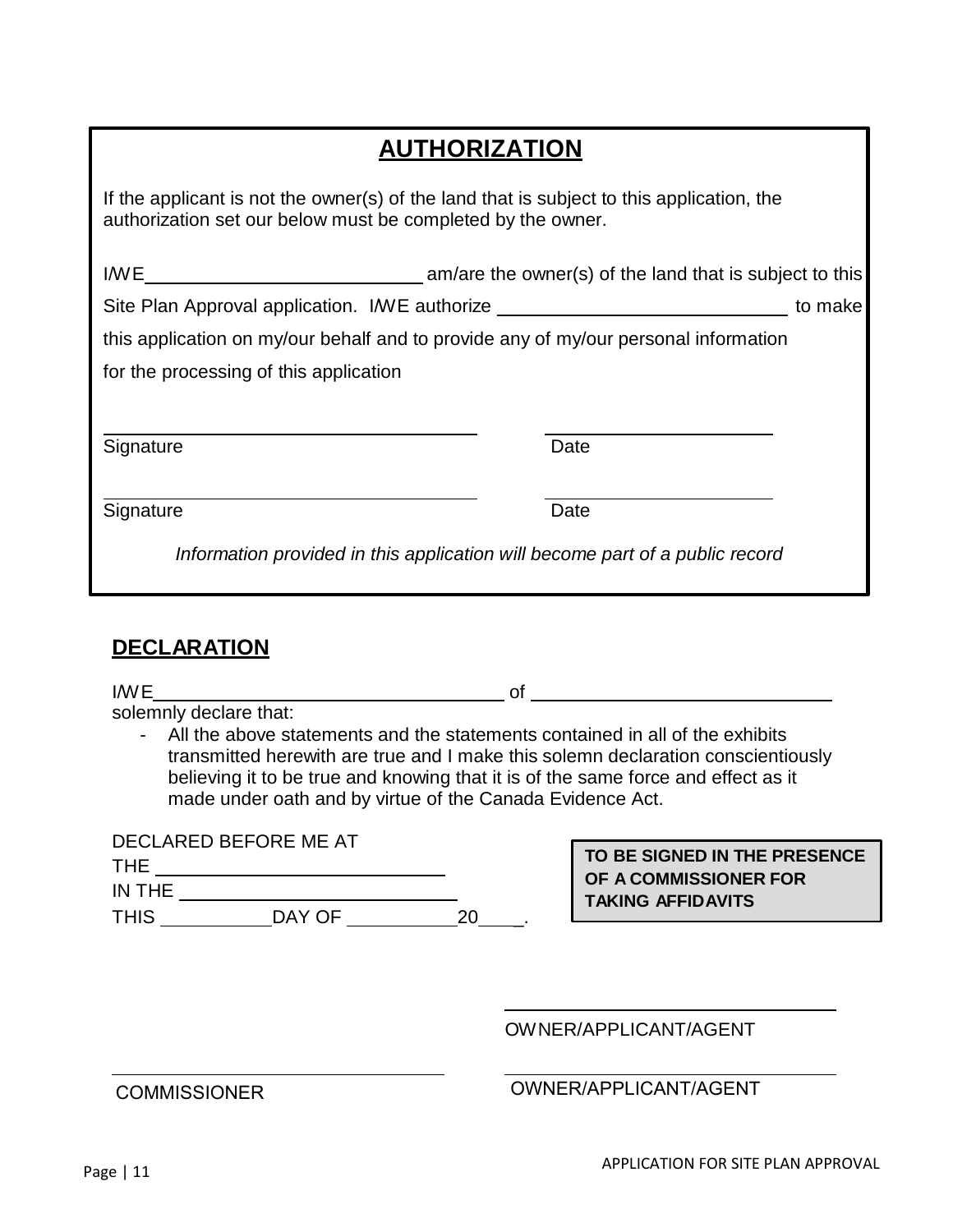## **ACKNOWLEDGEMENT**

I/W E, thereby in the set of the set of the set of the set of the set of the set of the set of the set of the set of the set of the set of the set of the set of the set of the set of the set of the set of the set of the se acknowledge receipt of a copy of Bylaw #2008.63 for the Corporation of the Township of Ramara, being a bylaw to establish a Tariff of Fees for the Processing of Planning applications, and agree to be bound by the terms thereof.

I/W E hereby agree to pay all advertising costs, consulting fees, i.e. Planning and Engineering, and any legal fees incurred by the Township of Ramara in connection with the processing of Application File #\_ .

I/W E acknowledge that all expenses incurred by the Township regarding this application will be invoiced to ME/US and will be paid by ME/US within 30 days of the Township's invoice date.

| DATED this | day of |  |
|------------|--------|--|
|            |        |  |

SIGNATURE DATE

SIGNATURE DATE